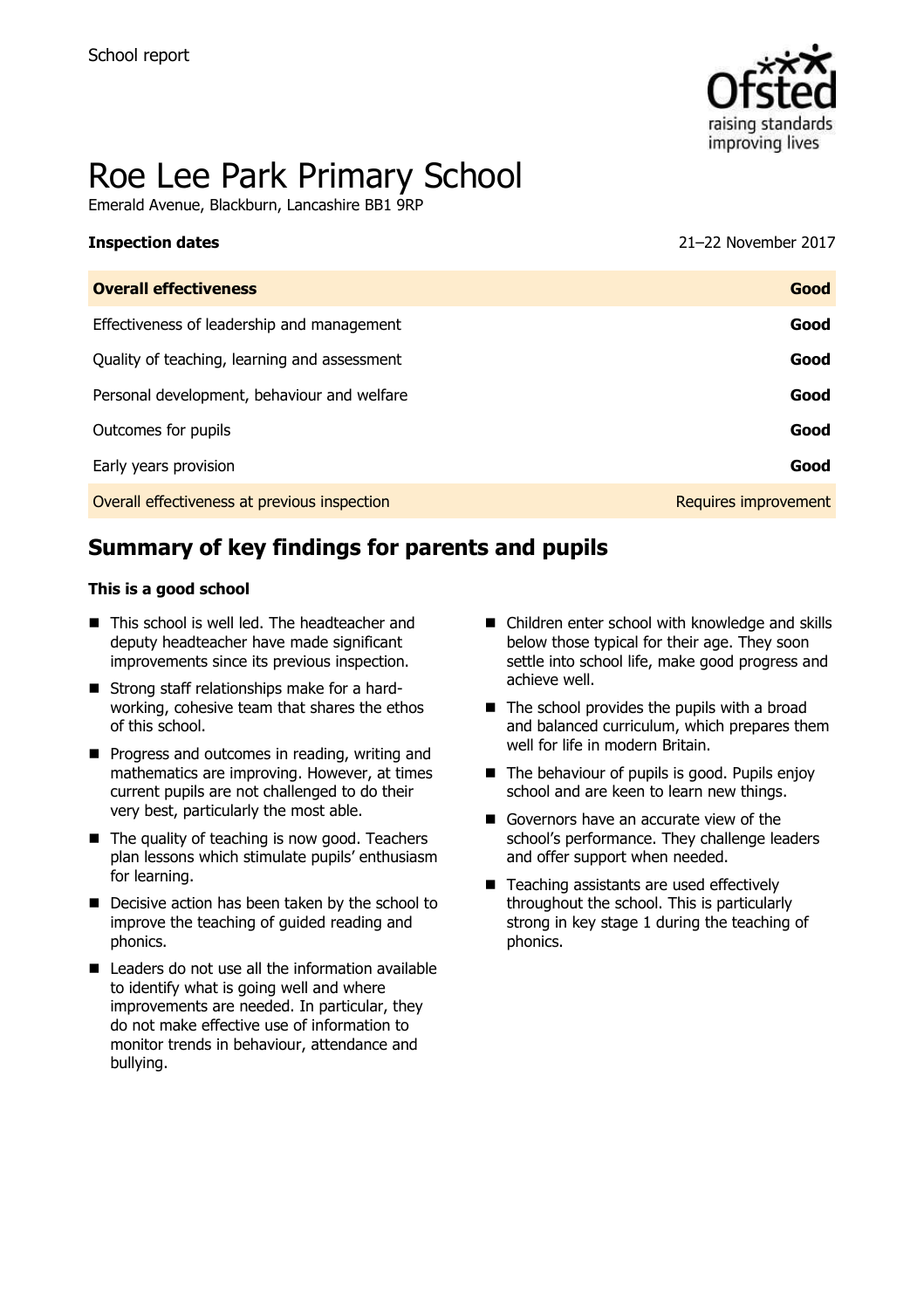

# **Full report**

### **What does the school need to do to improve further?**

- Raise the overall quality of teaching in order to further accelerate pupils' progress, by:
	- making sure that all groups of pupils, including the most able, are challenged to do their best.
- $\blacksquare$  Strengthen the impact of leadership by:
	- ensuring that leaders make effective use of information to monitor trends in behaviour, attendance and bullying so that correlations can be made with assessment data, ensuring that no pupils fail to make progress.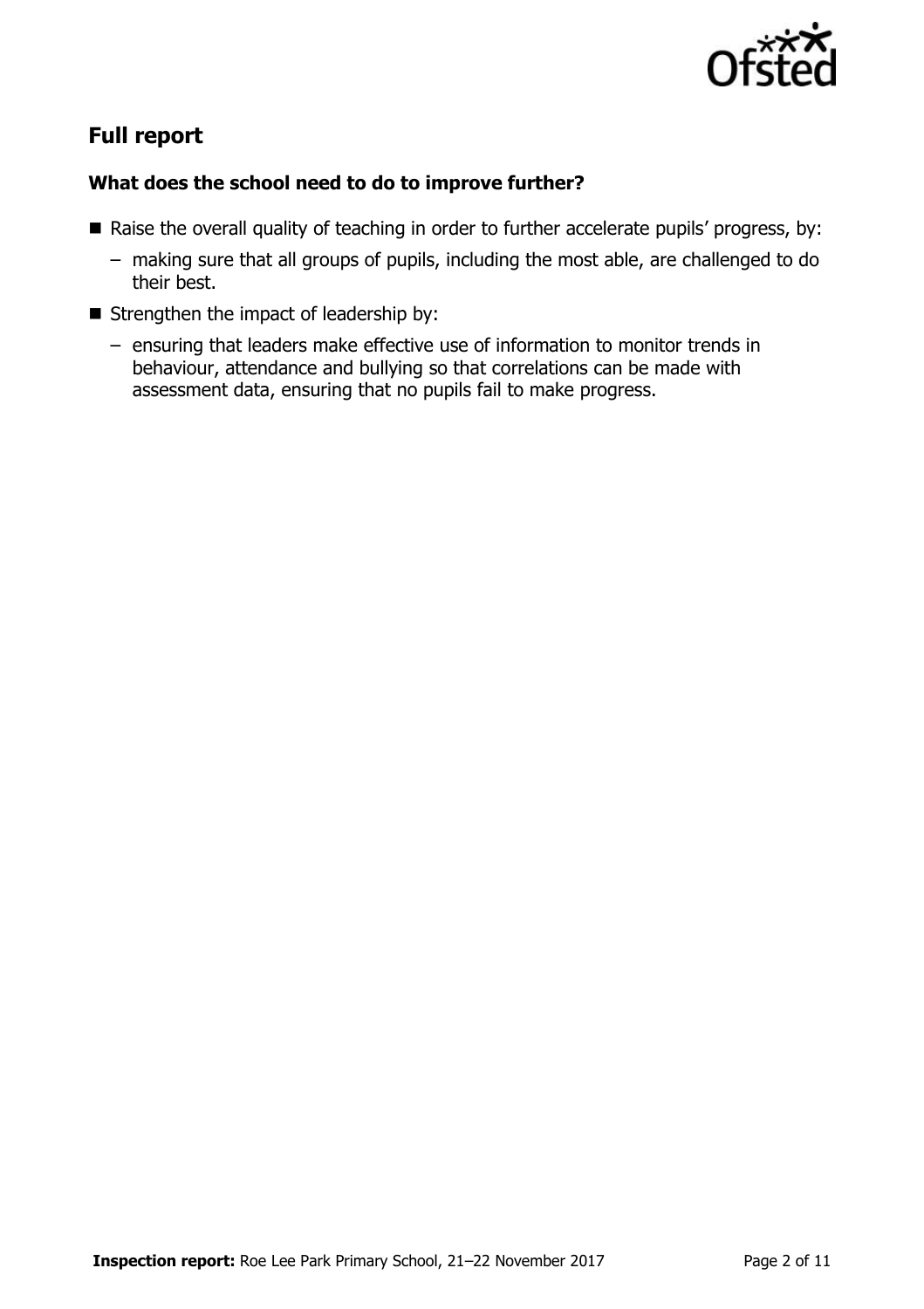

# **Inspection judgements**

#### **Effectiveness of leadership and management Good**

- The headteacher provides strong leadership. He is committed to ensuring that all pupils achieve their very best. As a result of improvements made to teaching, outcomes across the school are improving.
- The senior leadership team is secure; this school is in safe hands. The school's selfevaluation is accurate. Senior leaders have a good awareness of the school's strengths and priorities for development. The school development plan is detailed and sets out clearly the priorities for the year ahead. Teachers' targets are closely linked to school priorities and monitored by senior leaders
- Staff morale in the school is high. Staff are proud to work at the school and share the same vision for all pupils as the headteacher and senior leaders. Those new to the school or the profession receive good levels of support.
- Leaders and managers keep records about attendance, behaviour and bullying. However, they do not analyse this information to identify trends over time and the impact on different groups of pupils. The headteacher keeps a bullying log, which details individual incidents. It does not detail the types of bullying that take place in school. Equally, the headteacher has up-to-date attendance information. This information is not used to inform leaders of the links between punctuality and attendance. The impact that extended leave has on individual pupils is not checked.
- The quality of teaching is monitored closely by the headteacher and senior leaders. Teachers share best practice in the school and work closely with the local authority cluster groups. Underperformance in teaching is addressed swiftly. Specific support is tailored to individual teachers' needs to ensure that the quality of teaching and pupils' outcomes are never less than good.
- Pupils who have special educational needs (SEN) and/or disabilities continue to make good progress. Funding is used effectively to provide additional specialist support to ensure that provision is matched to pupils' needs.
- The pupil premium funding is used effectively to ensure that disadvantaged pupils are given the support they need. For example, additional support has been provided to improve outcomes in phonics for disadvantaged pupils. Such effective practice demonstrates the school's commitment to equality of opportunity.
- Additional funding for sports in primary schools is used effectively to provide training and development opportunities for staff and increase pupils' participation in various sports. Clear plans are in place to increase the uptake of sport participation both in school and outside of school.
- There is strong leadership of mathematics and English. Leaders monitor their subjects closely and are knowledgeable about their areas of responsibility. Roles of the middle leadership team in school are developing. Middle leaders are supported well by the deputy headteacher. All subject leaders work with other schools in the local authority and attend cluster meetings. This is a good opportunity for teachers to learn from other schools and share good practice.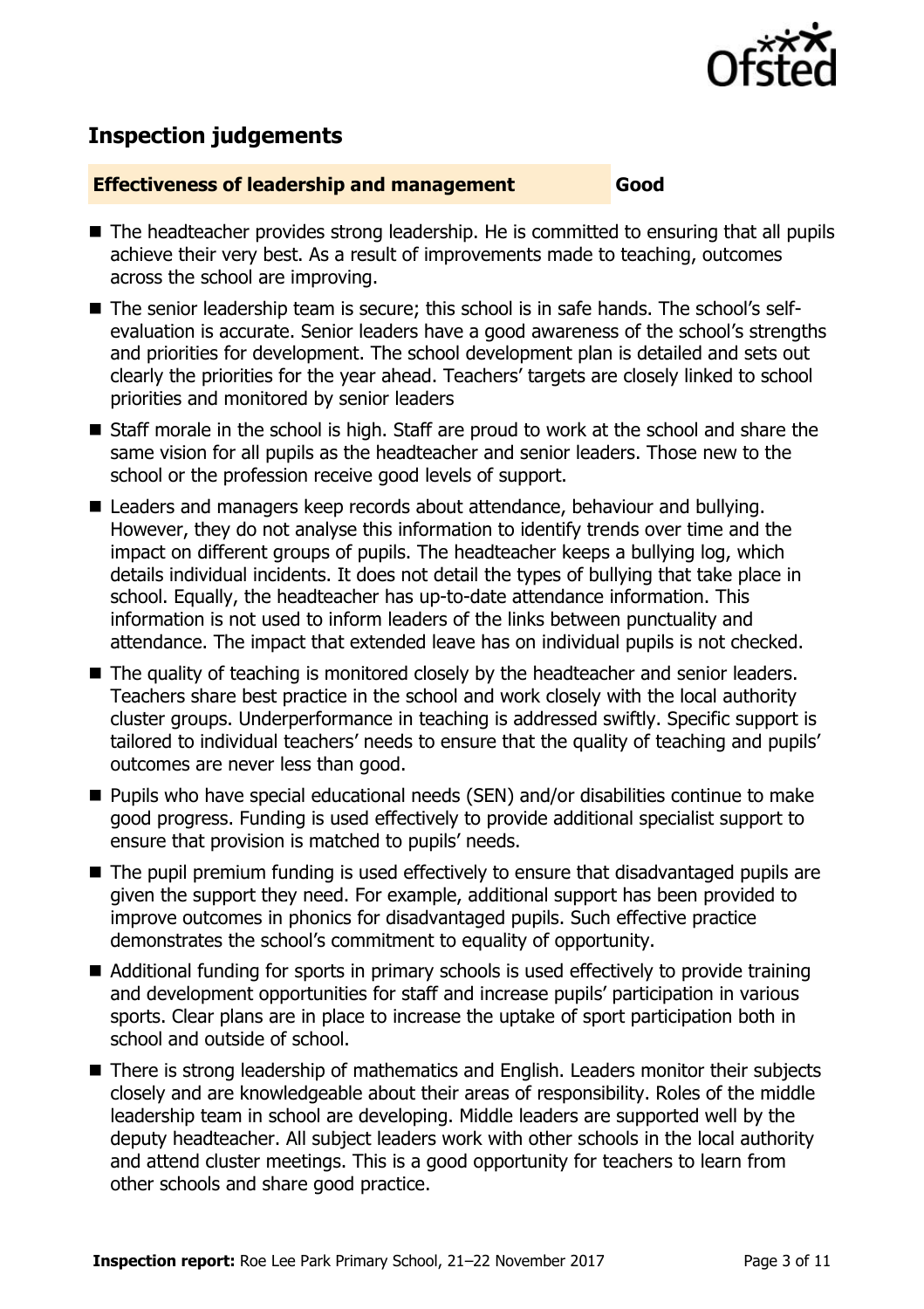

- **Pupils benefit from a broad and balanced curriculum enhanced by a range of visitors** and visits. Year 6 pupils spoke enthusiastically about their experiences, in particular their residential visit when they had the opportunity to develop their teamwork and problem-solving skills. The curriculum provides pupils with the knowledge, and understanding of fundamental British values needed for life in modern British society.
- Pupils' spiritual, moral, social and cultural development is promoted well. Displays around the school show the richness of the curriculum at Roe Lee Park. In music, pupils have opportunities to play percussion instruments; they sing enthusiastically in assemblies. Pupils learn about art from different cultures. For example, Year 4 pupils have been learning about French artists. Pupils have opportunities to pray and reflect together. Recently, pupils completed work in preparation for Remembrance Sunday.
- The school website is informative and provides parents with clear links to additional information. The ethos and values of the school are clear and accessible for parents. During the inspection, parents expressed their opinions via Parent View. The majority are happy with the amount of information they receive about their child's progress.
- Partnership working with others is strong. Senior leaders work closely with the local teaching school alliance to support trainee teachers. The school also supports other schools in the local authority with guided reading.
- Since the previous inspection, the local authority has helped leaders to strengthen school development planning and sharpen self-evaluation. Consequently, leaders are better placed to identify and act on priorities.

#### . **Governance of the school**

- Governors are dedicated to the school, supportive of the headteacher and passionate about ensuring that all children achieve to the best of their ability. They are knowledgeable about the school and have a secure understanding of what it does well and the further improvements that are needed.
- Governors hold the headteacher to account through robust performance management. They offer good levels of support and challenge, in a professional manner. They keep a close eye on the budget to ensure that the school remains sustainable. Governors have a good understanding of how pupil premium money is spent and the progress that different groups of pupils are making.

### **Safeguarding**

- $\blacksquare$  The arrangements for safeguarding are effective.
- Leaders, governors and staff are committed to keeping pupils safe. All staff have completed safeguarding training. Staff and governors have received 'Prevent' duty training.
- Staff know what to look for to keep children safe. They have a good awareness of procedures to follow should they be concerned about a pupil's welfare. They also talk with some confidence about the signs of radicalisation, extremism, sexual exploitation, forced marriage and female genital mutilation.
- Appropriate checks are carried out on all staff prior to their starting work at the school.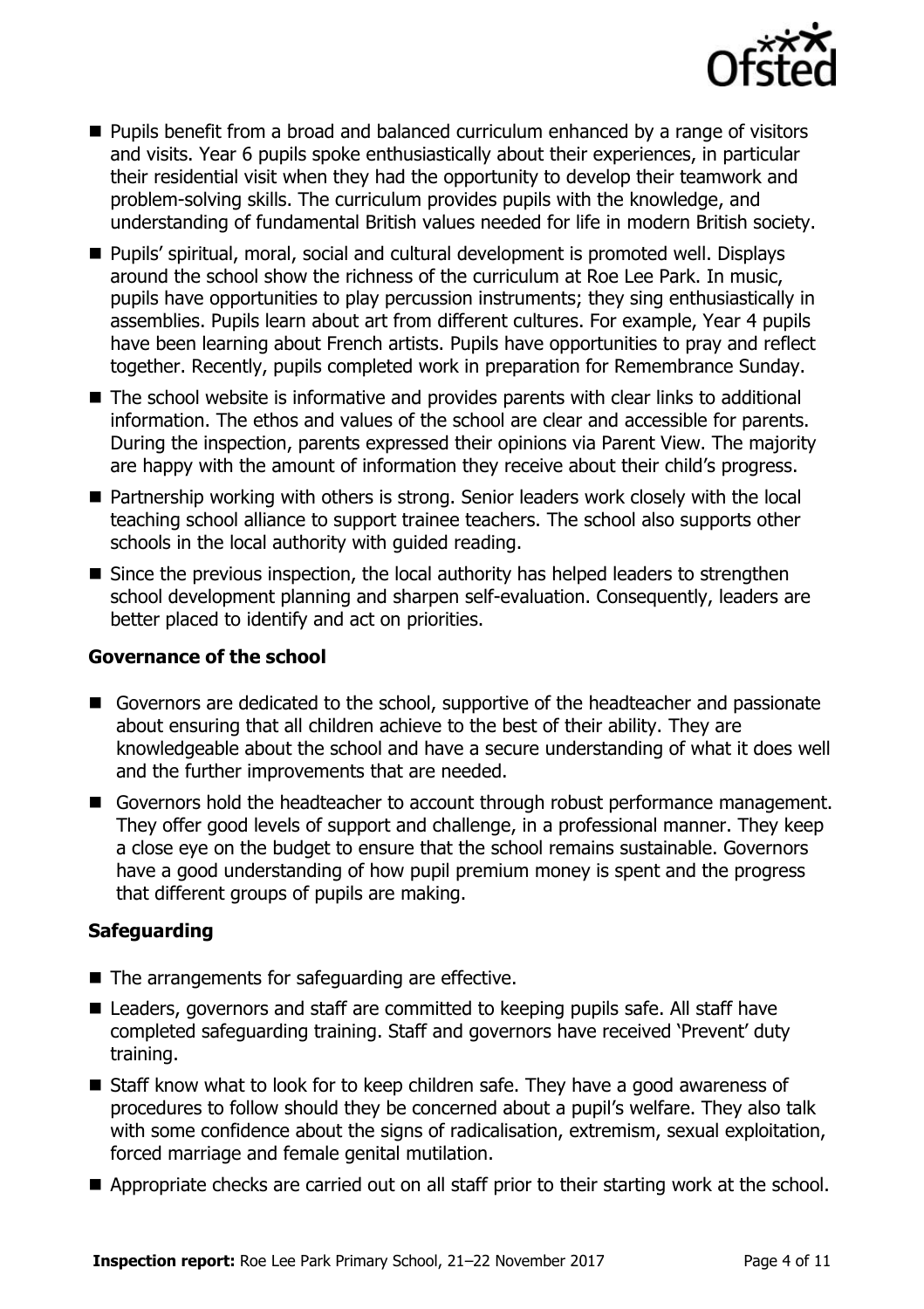

- The single central record is compliant.
- **Pupils, parents and staff all agree that pupils are safe in school.**

#### **Quality of teaching, learning and assessment Good**

- **From observing teaching and looking at the work in pupils' books, inspectors agree** with the school's self-evaluation that the quality of teaching, over time, is good. However, the most able learners are not always given opportunities to extend their learning to achieve higher standards in reading, writing and mathematics.
- Relationships between staff and pupils are good. There is a sense of enjoyment and fun in lessons. Pupils love learning about new things. Established learning routines ensure that little time is wasted at the beginning of lessons; pupils are quick to get to work.
- Teachers have high expectations of pupils' learning but do not always stretch the most able pupils rigorously enough. Teachers' good subject knowledge forms a firm basis for questioning that is varied and effective. This was exemplified in a Year 6 English lesson, in which effective questioning was used to help pupils think more deeply about poetic devices.
- **Pupils' progress is monitored well during lessons. Teachers and teaching assistants are** quick to step in and address misconceptions. This is most evident in the effective use of adults in the delivery of phonics in key stage 1.
- The teaching of phonics is a strength of the school. Lessons are closely tailored to match the needs of pupils. Highly structured sessions provide pupils with a range of exciting activities to develop their understanding of sounds.
- The school has recently made helpful changes to the way it teaches guided reading. Reading is taught in a highly structured manner to help the high proportion of pupils whose first language is not English. Pupils are introduced to new vocabulary before they see the text. This helps them to understand the words in context when they read the text for the first time. There is a consistent approach to the way that reading is taught and, as a result, reading is improving across the school.
- **Pupils show a love of reading; they read with fluency. They talk confidently about their** reading books and their library books. Reading records show that pupils read at home regularly and that they frequently change their books. Pupils have access to a wide range of fiction and non-fiction books which are age appropriate.
- Mathematics is taught well. Teachers set clear expectations and challenge the pupils well through questioning. This was observed in a Year 5 class in which pupils worked in pairs and in groups to discuss their reasoning. Pupils were well equipped with a range of strategies to find the perimeter of compound shapes.

#### **Personal development, behaviour and welfare Good**

#### **Personal development and welfare**

■ The school's work to promote pupils' personal development and welfare is good.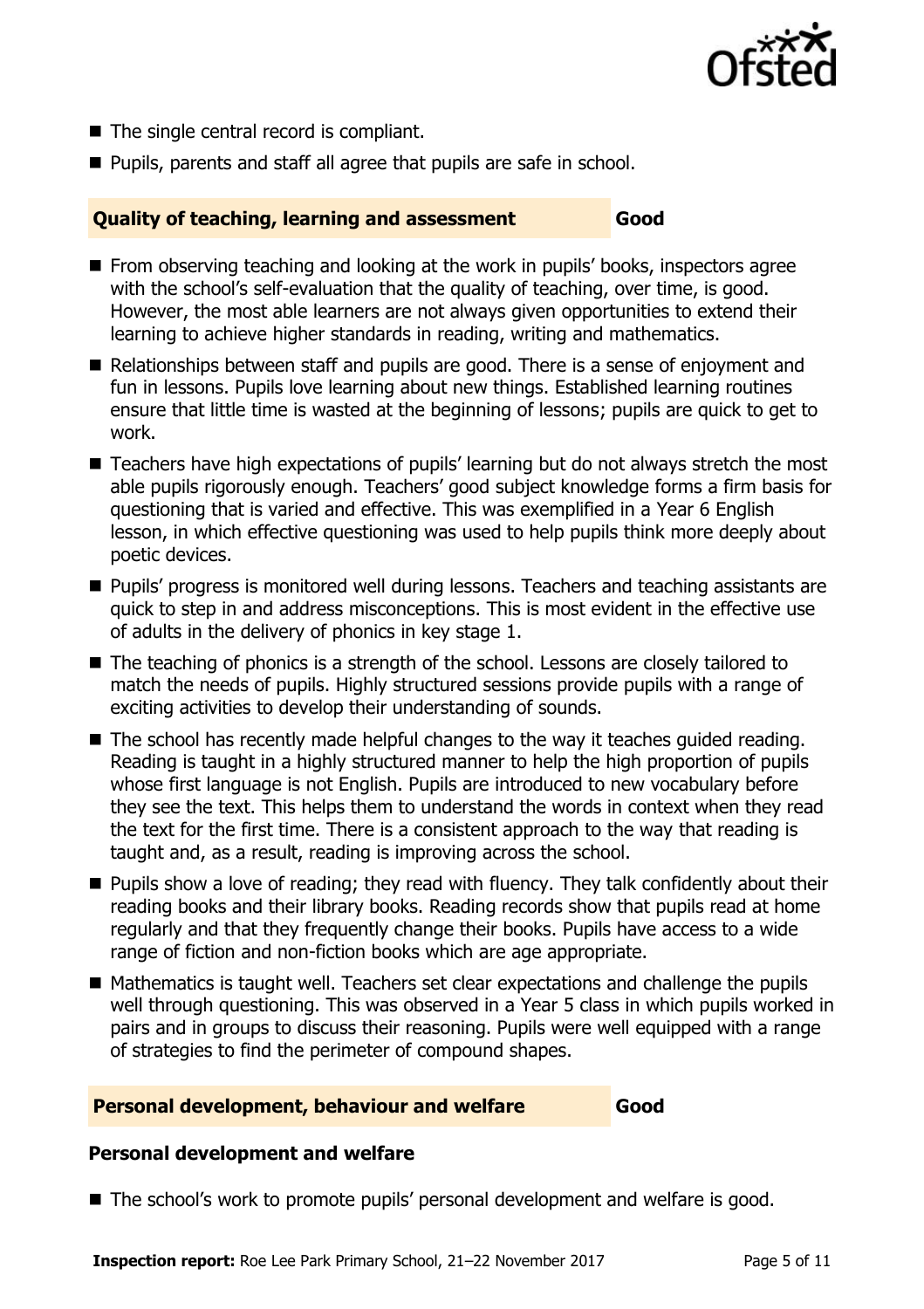

- Pupils feel safe, enjoy school and are keen to learn.
- Pupils are clear about different forms of bullying. They said that name-calling and bullying are rare and that, if they do occur, teachers deal with them effectively. Pupils from the school council were able to talk with confidence about what they had learned during 'anti-bullying' week.
- Through the curriculum, pupils learn about healthy relationships and keeping safe. Pupils know what they have to do to keep themselves safe online. Year 6 pupils spoke of the dangers of using their real names while online. An effective filtering system is used in school to keep children safe.
- **Pupils have an awareness of various family types and recognise that everyone is** different. During a key stage 2 assembly, pupils learned and talked about diversity and difference. During the assembly, one pupil said, 'We are not all the same,' while another said, 'We all have different opinions.'
- Democracy is promoted well across the curriculum. Pupils have the opportunity to vote for their favourite acts during school performances. Pupils have a sense of belonging to the local area. They have opportunities to explore local history, for example, taking part in traditional Lancashire clog dancing.
- **Pupils regularly raise money for a wide variety of charitable causes to support others** who are facing difficult situations. Recently, pupils came to school wearing something spotty to raise money for 'Children in need'.

#### **Behaviour**

- The behaviour of pupils is good.
- The school has a warm and friendly atmosphere. Pupils go out of their way to make visitors feel welcome.
- Standards of behaviour of pupils moving around school, in the dining hall and on the playground are good. Pupils have a strong understanding of the rewards and sanctions for types of behaviour.
- Behaviour in classrooms is good. However, on occasions, when learning does not grab pupils' interest they become disengaged.
- Attendance figures fell in the previous academic year. Leaders and managers are tackling effectively the growing problem of families taking extended periods of leave in term time. As a result, attendance is improving. However, school leaders do not use the information effectively to build a profile of the overall school attendance and the impact on progress and attainment of different groups.

#### **Outcomes for pupils Good**

■ Children enter school in Nursery with knowledge and skills that are below those typical for their age. The vast majority speak English as an additional language. Through good provision in the early years, the proportion of children achieving a good level of development has grown year on year. It is now broadly in line with the national average. Children are well prepared for their transition to Year 1.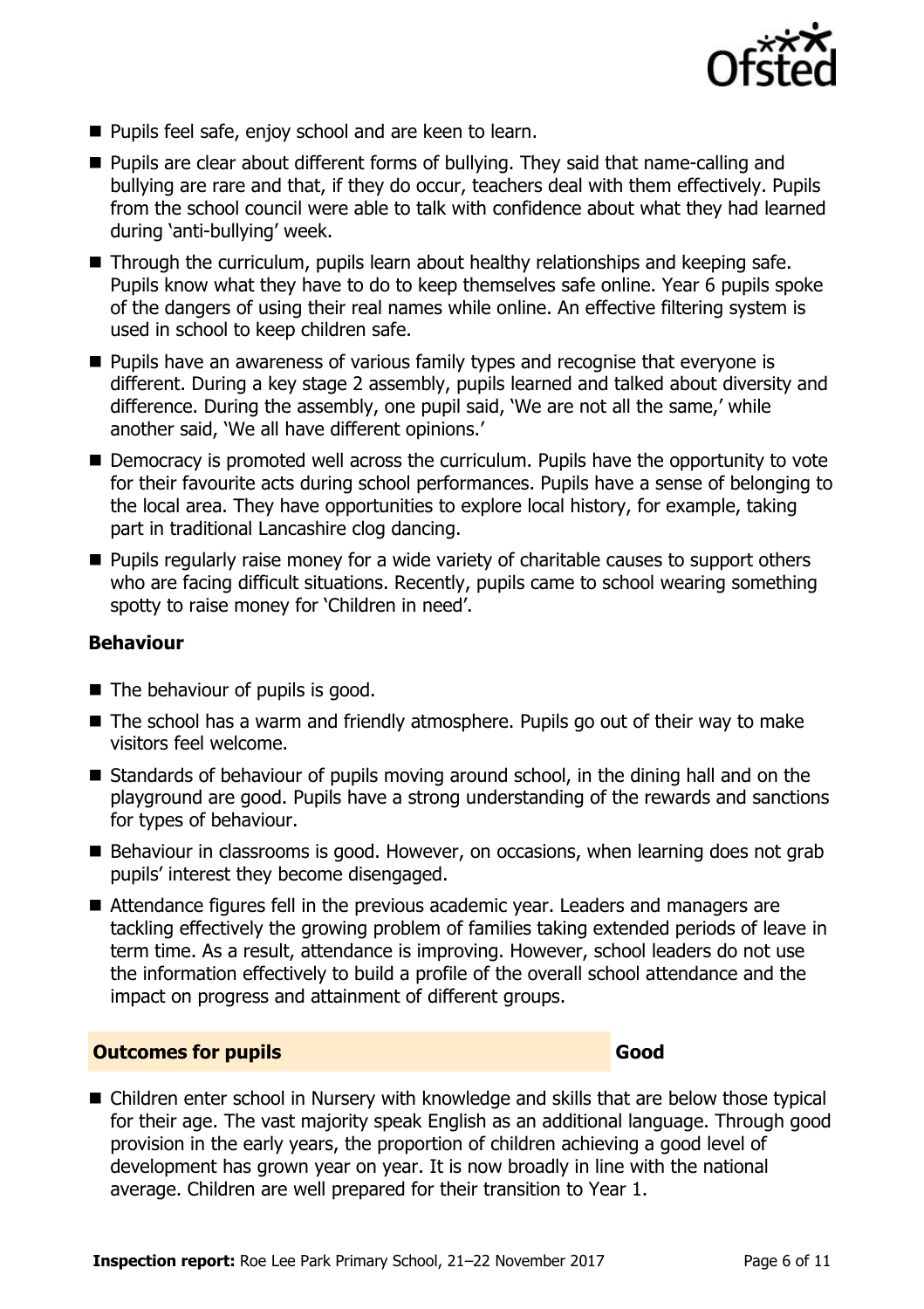

- $\blacksquare$  Published data for 2016 and provisional data for 2017 show that at the end of key stage 1 and key stage 2 the outcomes in mathematics were strong. A high percentage of pupils achieved the higher standards in mathematics at key stage 2 in 2017. Their progress was above the national average: a continuing trend.
- In 2016, the number of pupils achieving the expected standard in the Year 1 phonics screening check was in line the national average. Results have improved in 2017, and the proportion of pupils achieving the expected standard is now above the national average.
- Outcomes in reading have been variable across key stage 1 and key stage 2 in 2016 and 2017. To address this, the teaching of guided reading has been a major focus for the school leaders. Efforts to improve reading are beginning to bear fruit. The school's own assessment information shows that current pupils are making better progress in reading.
- School assessment information and work on display and in pupils' books show that all groups of pupils are making good progress in a wide range of subjects, including science, history, geography and art.
- School leaders and managers carefully track the progress of disadvantaged pupils. Leaders have an accurate view of how to address barriers to learning to ensure that these pupils make progress in line with other pupils in the school and nationally.
- Pupils who have SEN and/or disabilities make good progress from their staring points. This is because of good teaching, timely interventions and good working relationships with outside agencies. School leaders provide support where it is most needed.
- The work in current pupils' books shows clear evidence of teachers building on previous learning. Routines encourage pupils to support each other. There is a constant drive to move pupils on in their learning. However, at times, the most able pupils are not challenged sufficiently to make better progress in reading, writing and mathematics.

#### **Early years provision Good Good**

- Teaching and learning in the early years are good. The learning environment, both indoors and outside, is vibrant, well-resourced and interactive. Clear routines allow the children to make the best of their learning experiences.
- Behaviour in the early years is good. Staff make sure that children are safe and their well-being is a high priority.
- Although limited in size, the outdoor area provides the children with a good range of opportunities to develop the skills that they cannot practise inside. For example, they are able to climb, and a newly developed mud kitchen allows them to explore through imaginative play.
- **Pupils have many opportunities to practise their writing and mathematical skills. During** one observation in the Reception class, children were working with and naming a wide range of two-dimensional shapes. Children were able to recognise the shapes, name them and discuss the number of sides.
- The work of the children is celebrated well in the early years. Mark-making and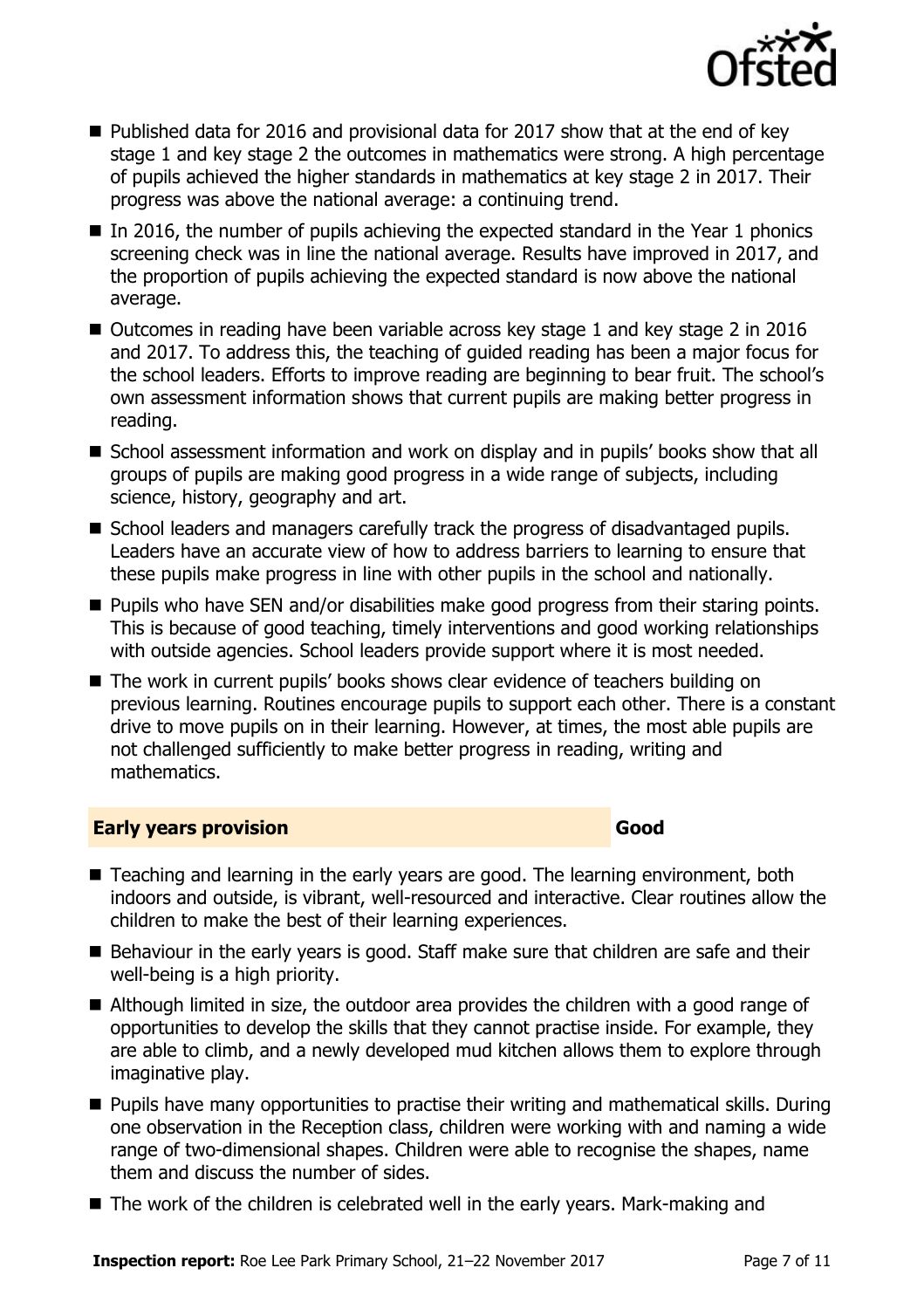

examples of writing are displayed. The views of the children are captured and displayed alongside their work.

- The provision in the early years is well led and managed. The recently appointed early years leader has a good understanding of the strengths and areas for development.
- Effective interactions between children and adults ensure that the early years is a vibrant learning space. Teachers and teaching assistants display good knowledge of children's individual learning needs. They make regular, detailed observations and ensure that children are making good progress. All staff are skilled at knowing when to intervene and when to stand back and allow learning to progress with independence and creativity.
- **Parents are informed about how well their children are doing in the early years. At the** time of this inspection, the staff were investigating ways of sharing learning journeys electronically with parents.
- During this inspection, there were no breaches of statutory welfare requirements.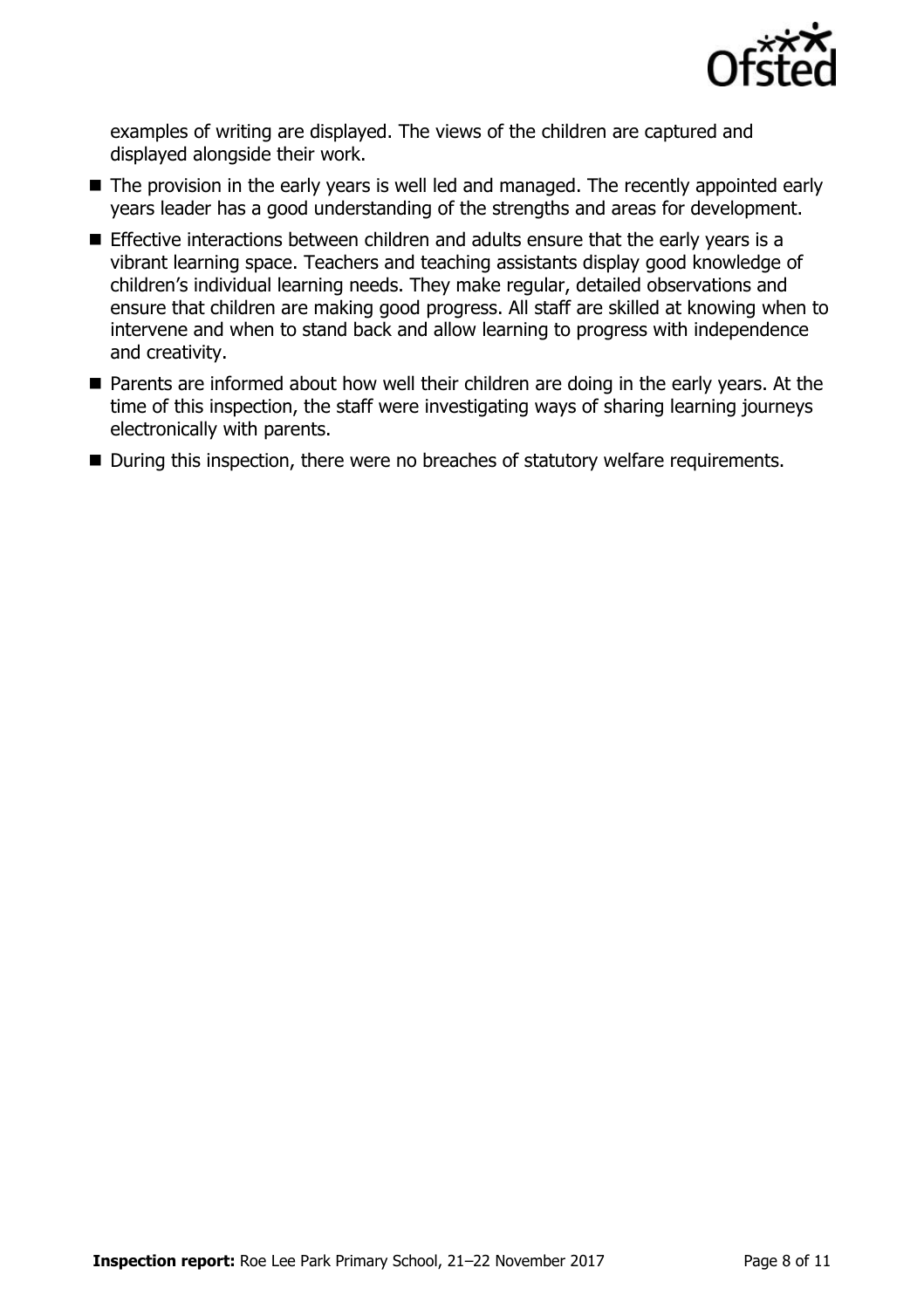

# **School details**

| Unique reference number | 119127                |
|-------------------------|-----------------------|
| Local authority         | Blackburn with Darwen |
| Inspection number       | 10036765              |

This inspection of the school was carried out under section 5 of the Education Act 2005.

| Type of school                      | Primary                                  |
|-------------------------------------|------------------------------------------|
| School category                     | Community                                |
| Age range of pupils                 | 3 to 11                                  |
| Gender of pupils                    | Mixed                                    |
| Number of pupils on the school roll | 418                                      |
| Appropriate authority               | The governing body                       |
| Chair                               | Ms Amina Diwan                           |
| <b>Headteacher</b>                  | Mr Mark Geldard                          |
| Telephone number                    | 01254 56297                              |
| Website                             | www.roelee.com                           |
| Email address                       | mark.geldard@roeleepark.blackburn.sch.uk |
| Date of previous inspection         | 12 July 2016                             |

#### **Information about this school**

- The school meets requirements on the publication of specified information on its website.
- The school meets current government floor standards.
- $\blacksquare$  The school is larger than the averaged-sized primary school.
- Children attend the Nursery class on a part-time basis and full time in Reception.
- The proportion of pupils from minority ethnic backgrounds and who speak English as an additional language is above the national average.
- The proportion of pupils who have an education, health and care plan or a statement of SEN is below the national average.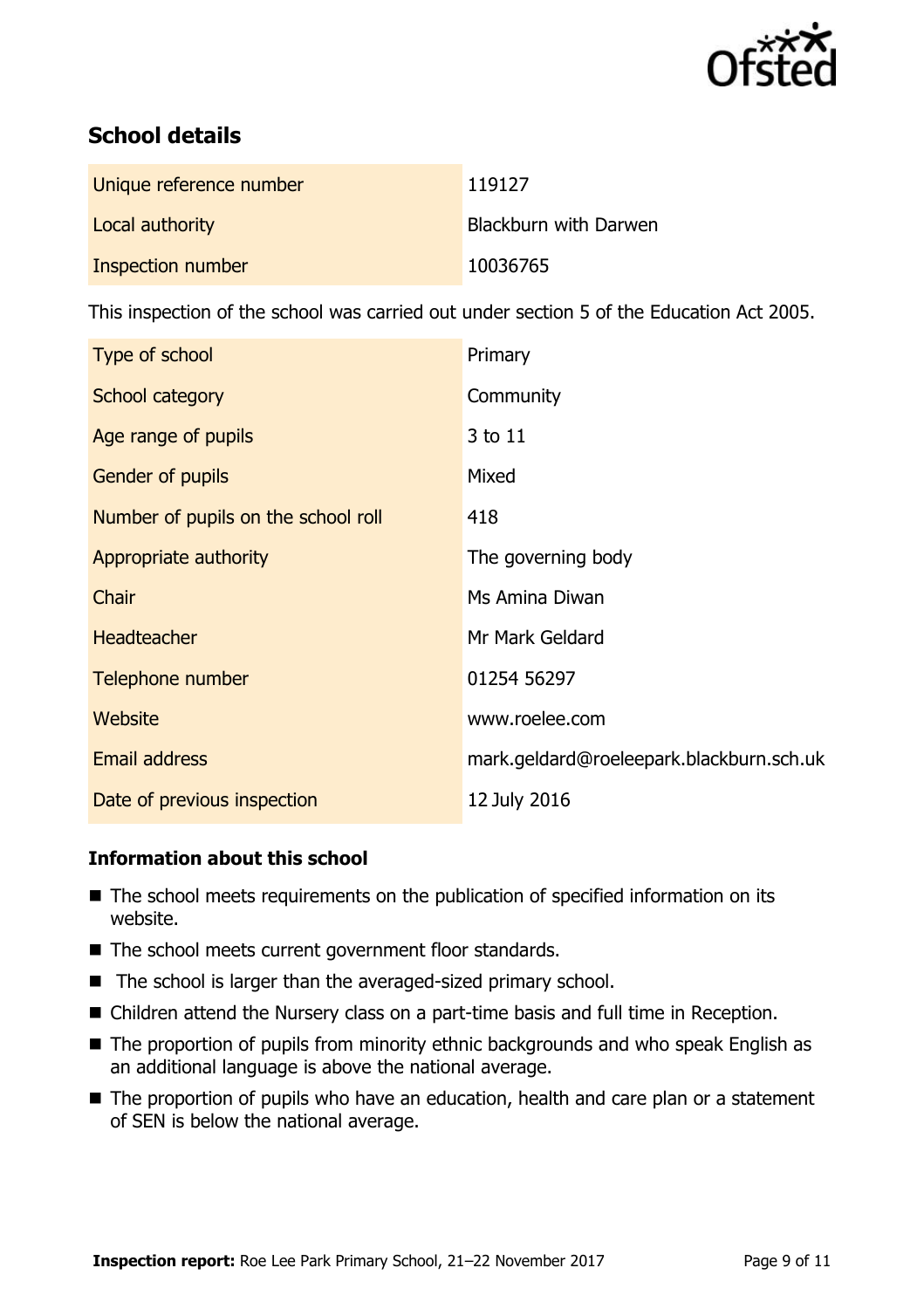

# **Information about this inspection**

- Inspectors observed teaching and learning across all year groups in the school. The headteacher took part in two joint observations.
- Meetings and discussions were held with the headteacher, deputy headteacher, middle leaders and members of staff, a representative from the local authority, the school's improvement partner, parents and pupils.
- Inspectors met with four members of the governing body.
- Observations were made of pupils' behaviour at the beginning of the day, at lunchtimes, breaktimes and in the classrooms.
- Inspectors examined a wide range of documentation including that relating to behaviour, attendance and safeguarding, the school's information on pupils' outcomes and reports on the quality of teaching.
- Inspectors listened to pupils read and looked at examples of their work in books.
- Account was taken of the 35 responses to Ofsted's online questionnaire and 15 responses via free text completed by parents. Consideration was also given to the online questionnaires completed by pupils and staff.

#### **Inspection team**

| John Donald, lead inspector | Her Majesty's Inspector |
|-----------------------------|-------------------------|
| Julie Peach                 | <b>Ofsted Inspector</b> |
| <b>Adrian Francis</b>       | <b>Ofsted Inspector</b> |